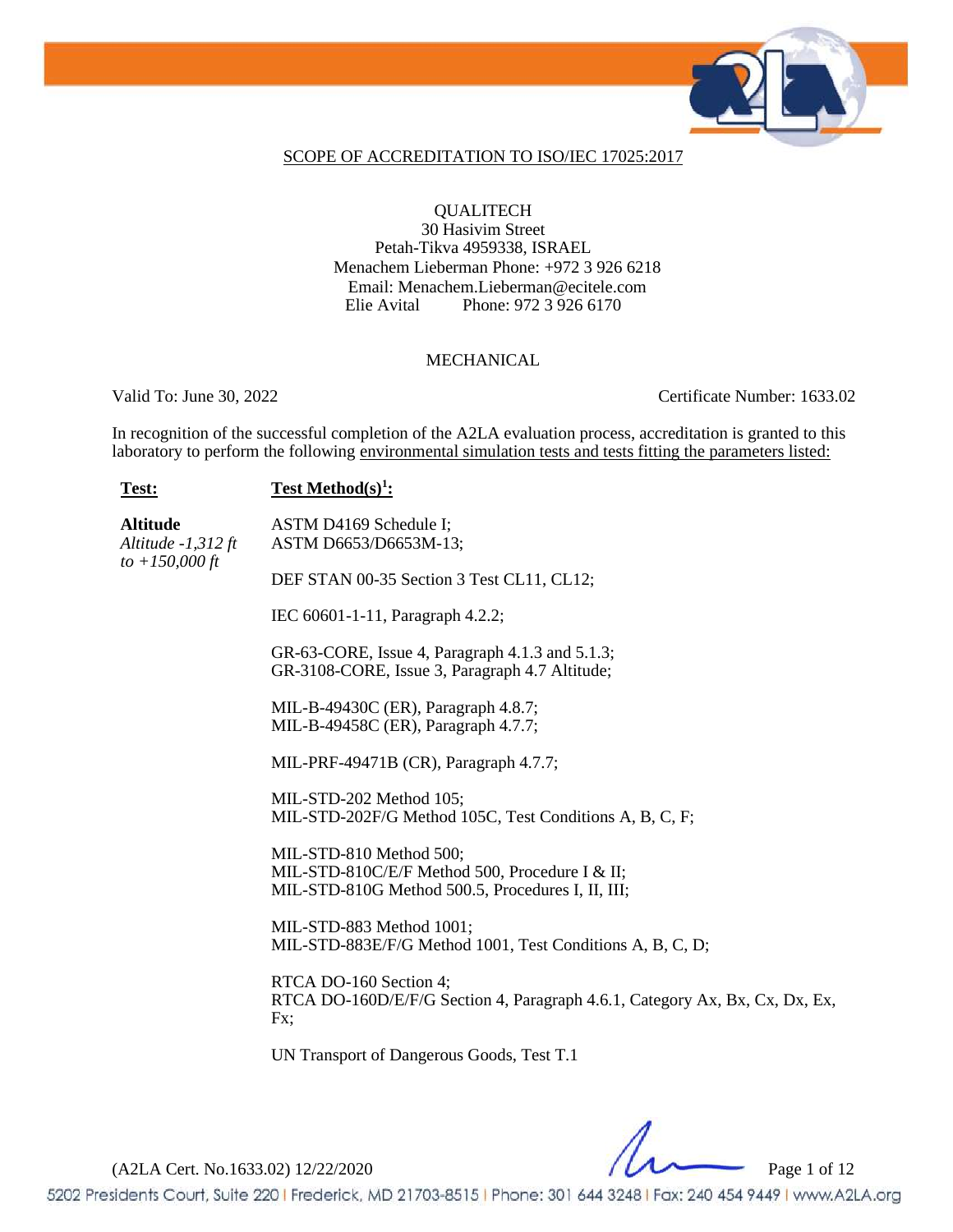| Test:                                                                                                                                           | <b>Test Method(s)<sup>1</sup>:</b>                                                                                                                                                                                                                            |              |
|-------------------------------------------------------------------------------------------------------------------------------------------------|---------------------------------------------------------------------------------------------------------------------------------------------------------------------------------------------------------------------------------------------------------------|--------------|
| Temperature/<br><b>Altitude</b><br>Altitude -1,312 ft<br>$to +150,000 \text{ ft}$ and<br>temperature of -<br>$60^{\circ}$ C and $+85^{\circ}$ C | MIL-STD-810 Method 504;<br>MIL-STD-810C Method 504.1, Procedure I, Category 1,2,3,4,5,6;<br>MIL-STD-810D/E/F/G/Method 520, Procedure I;<br>ISO 9022-21, Combined Low Pressure and Ambient Temperature or Dry Heat                                             |              |
| <b>Bench Handling</b>                                                                                                                           | MIL-STD-810 Method 516;<br>MIL-STD-810C Method 516.2, Procedure V;<br>MIL-STD-810D/E/F/G Method 516, Procedure VI;                                                                                                                                            |              |
|                                                                                                                                                 | ISO 9022-3 Mechanical Stress                                                                                                                                                                                                                                  |              |
| <b>Bounce</b>                                                                                                                                   | ASTM D999; D999-96, Method A2;                                                                                                                                                                                                                                |              |
| Synchronized<br>1" displacement                                                                                                                 | ASTM D4169 Schedule F;                                                                                                                                                                                                                                        |              |
| Up to $300$ r.p.m                                                                                                                               | DEF STAN 00-35 Section 2-11 Test M11;                                                                                                                                                                                                                         |              |
|                                                                                                                                                 | IEC 68-2-55; IEC 60068-2-55: Test Ee;                                                                                                                                                                                                                         |              |
|                                                                                                                                                 | ISTA 1; ISTA 2; ISTA 3;                                                                                                                                                                                                                                       |              |
|                                                                                                                                                 | MIL-STD-810 Method 514;<br>MIL-STD-810C Method 514.2, Procedures IX Part 2, & X & XI;<br>MIL-STD-810D Method 514.3, Category 3, Procedure II;<br>MIL-STD-810E Method 514.4, Category 3, Procedure III;<br>MIL-STD-810F/G Method 514, Category 5, Procedure II |              |
| Drop & Topple                                                                                                                                   | DEF STAN 00-35 Section 2-04 Test M4;                                                                                                                                                                                                                          |              |
|                                                                                                                                                 | IEC 68-2-31; IEC 60068-2-31: Test Ec;                                                                                                                                                                                                                         |              |
|                                                                                                                                                 | IEC 68-2-31; IEC 60068-2-31 amm-1982: Test Ec;                                                                                                                                                                                                                |              |
|                                                                                                                                                 | ISO 9022-3 Mechanical Stress;                                                                                                                                                                                                                                 |              |
|                                                                                                                                                 | QM-333, Paragraph 13.0, Category A, B, C, D                                                                                                                                                                                                                   |              |
| <b>Drop Test</b>                                                                                                                                | DEF STAN 00-35 Section 2-04 Test M4;                                                                                                                                                                                                                          |              |
|                                                                                                                                                 | ASTM D1083; ASTM 1083-91, Paragraph 10 & 11 & 12 & 13;<br>ASTM D4169 Schedule A;<br>ASTM D5276; ASTM D5276-98;<br>ASTM D6179; ASTM D5276-14;                                                                                                                  |              |
|                                                                                                                                                 | EN 50130, Section 21 Free Fall (Operational);                                                                                                                                                                                                                 |              |
|                                                                                                                                                 | GR-63-CORE, Issue 4, Paragraph 5.3;<br>GR-3108-CORE, Issue 3, Paragraph 6.3.1.2 Drop;<br>GR-3108-CORE, Issue 3, Paragraph 6.3.1.4 Drop;<br>GR-950-CORE, Issue 2, Paragraph 5.4.5 Vertical Drop;                                                               |              |
|                                                                                                                                                 | IEC 68-2-31; IEC 60068-2-31: Test Ec, Drop & Topple;<br>IEC 68-2-32; IEC 60068-2-32: Test Ed, Free Fall;<br>IEC 60601-1-11 Paragraph 10.1.3 d;                                                                                                                |              |
| (A2LA Cert. No.1633.02) 12/22/2020                                                                                                              |                                                                                                                                                                                                                                                               | Page 2 of 12 |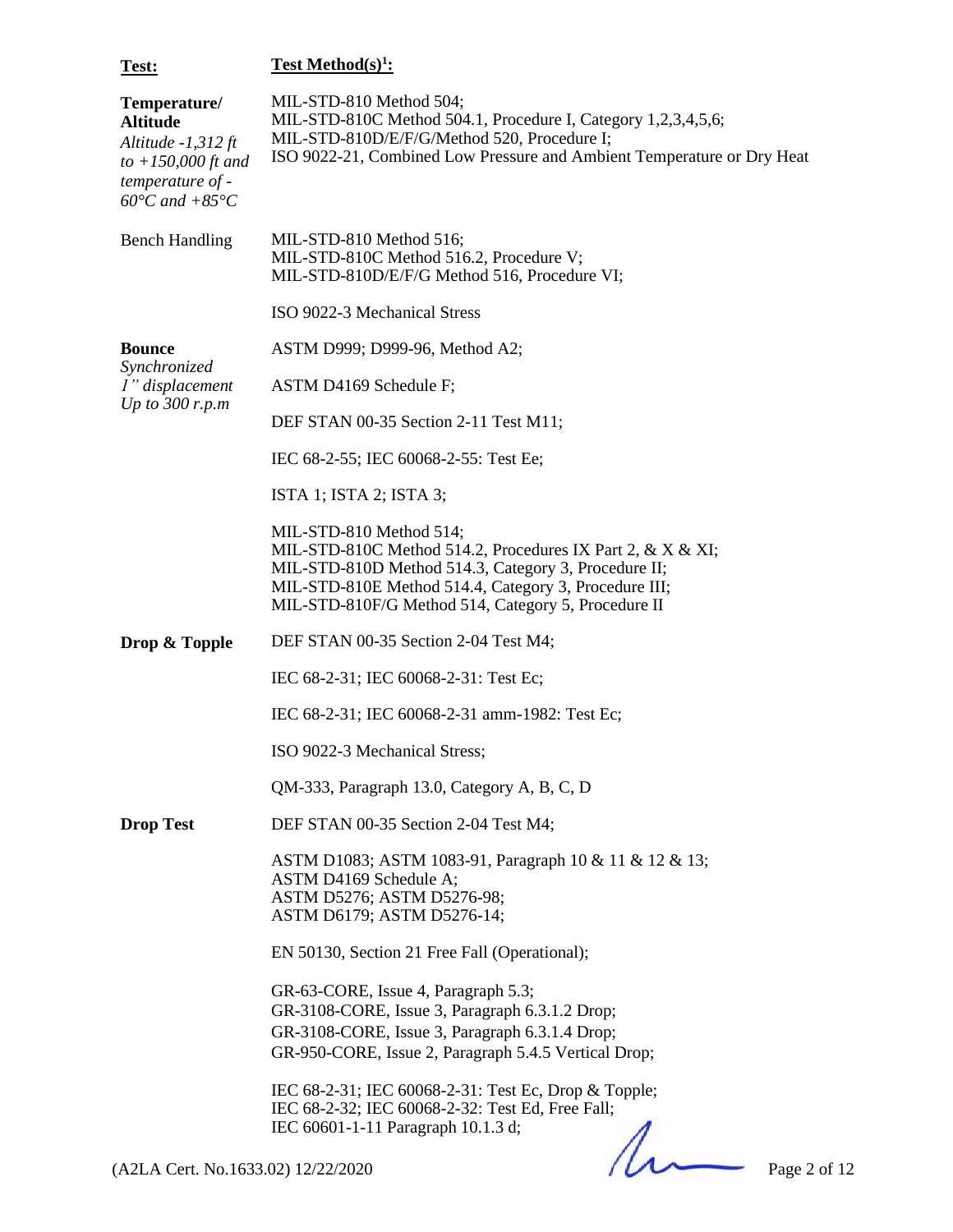| Test:                              | <b>Test Method(s)<sup>1</sup>:</b>                                                                                                                                           |
|------------------------------------|------------------------------------------------------------------------------------------------------------------------------------------------------------------------------|
| Drop Test (cont.)                  | IEC 60945 Paragraph 8.6, Drop;<br>ISO 16750-3:2003 Paragraph 4.3.2;                                                                                                          |
|                                    | ISTA 1; ISTA 2; ISTA 3;                                                                                                                                                      |
|                                    | MIL-B-49430C (ER), Paragraph 4.8.3;                                                                                                                                          |
|                                    | MIL-PRF-49471B (CR), Paragraph 3.10;                                                                                                                                         |
|                                    | MIL-STD-810 and rev C/D/E/F/G Method 516-516.2/3/4/5/6/7;                                                                                                                    |
|                                    | MIL-STD-1344 and rev. 1344A Method 2015;                                                                                                                                     |
|                                    | ISO 9022-3 Mechanical Stress                                                                                                                                                 |
| Compression                        | ASTM D4169 Schedule B Warehouse Stacking;<br>ASTM D4169 Schedule C Vehicle Stacking;                                                                                         |
|                                    | ISTA 1; ISTA 2; ISTA 3                                                                                                                                                       |
| <b>Fire Resistance</b>             | GR-63-CORE, Issue 1, Issue 4, Paragraph 5.2;<br>GR-3108-CORE, Issue 3, Paragraph 6.5;<br>GR-950-CORE, Issue 2, Paragraph 6.6.4 Flammability Rating;                          |
|                                    | UL 94;<br><b>UL</b> 1694                                                                                                                                                     |
| <b>Foreign Objects</b>             | ISO 20653 Degrees of Protection (IP-Code), IP1x, IP2x, IP3x, IP4x;                                                                                                           |
|                                    | IEC 529 Degrees of Protection Provided by Enclosure (IP Code);<br>IEC 60529-2001 COR 1 2003, Against Ingress of Solid Foreign Objects<br>$(IP-Code), IP1x, IP2x, IP3x, IP4x$ |
| <b>Impact</b>                      | ASTM D880;<br>ASTM D4169 Schedule J;<br>ASTM D6344;                                                                                                                          |
|                                    | DEF STAN 00-35 Section 2-05 Test M5;                                                                                                                                         |
|                                    | EN 50130:1999 Section 20, Impact (Operational);                                                                                                                              |
|                                    | IEC 60601-1 Paragraph 15.3.3;<br>IEC 62262;                                                                                                                                  |
|                                    | ISTA 1; ISTA 2; ISTA 3;                                                                                                                                                      |
|                                    | UN Transport of Dangerous Goods 38.3.4, Test T.6, Impact                                                                                                                     |
| <b>Immersion</b>                   | DEF STAN 00-35 Section 3 Test CL29;                                                                                                                                          |
|                                    | IEC 60529 and rev. 2001, 2003, Temporary Immersion IPx7, IPx8;                                                                                                               |
|                                    | IEC 60945 Paragraph 8.9, Immersion;                                                                                                                                          |
|                                    | ISO 16750-4:2006(E) Paragraph 5.4.3;<br>ISO 20653 and rev. 2006 Degrees of Protection (IP-Code), IPx7, IPx8;                                                                 |
| (A2LA Cert. No.1633.02) 12/22/2020 | MIL-STD-810 and rev. C/D/E/F/G Method 512<br>Page 3 of 12                                                                                                                    |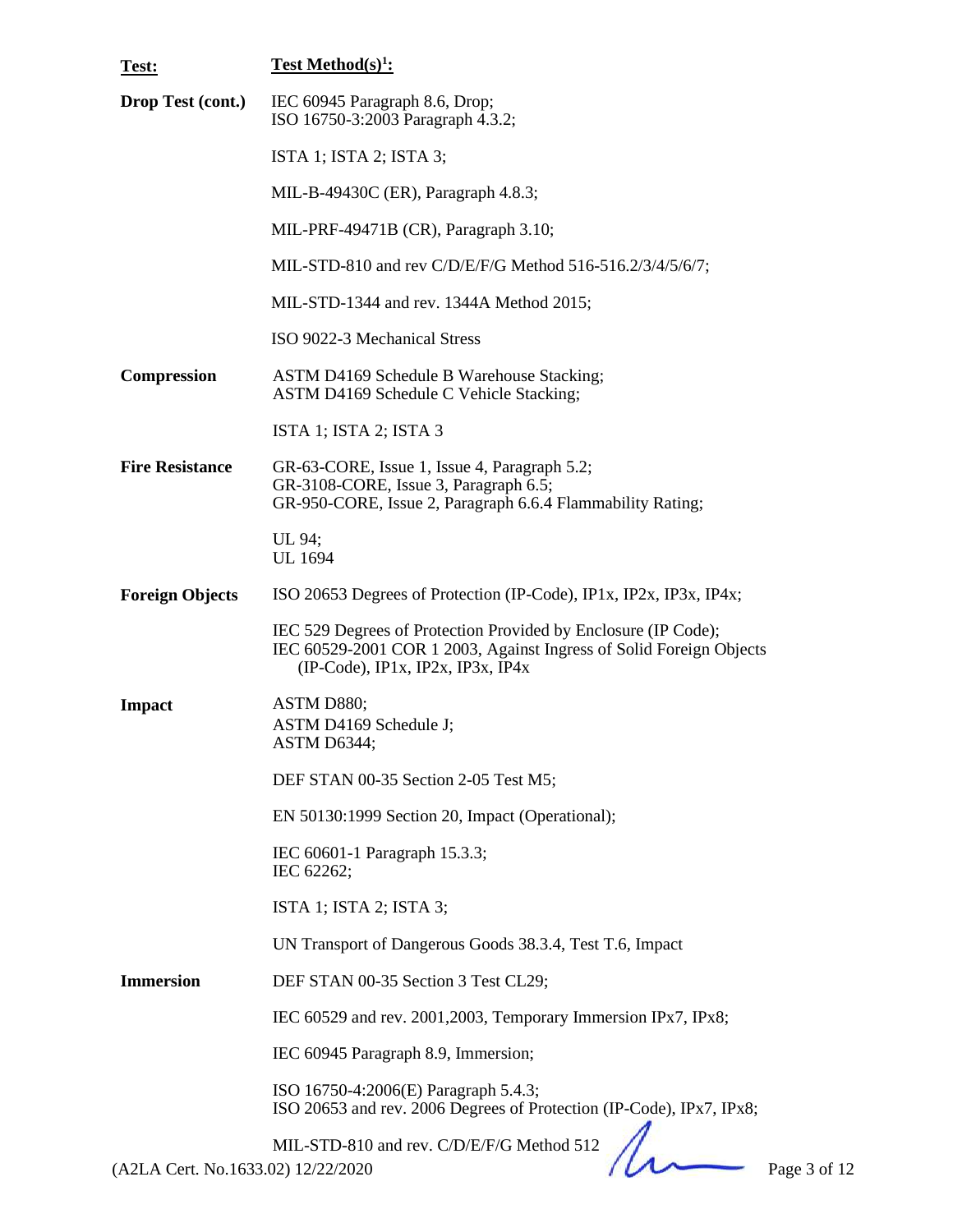| Test:                                           | Test Method(s) <sup>1</sup> :                                                                                                                                                                        |
|-------------------------------------------------|------------------------------------------------------------------------------------------------------------------------------------------------------------------------------------------------------|
| <b>Mechanical Push</b><br><b>Pull and Twist</b> | GR-950-CORE, Issue 2, Paragraph 6.4.3 Cable Flexing;<br>GR-950-CORE, Issue 2, Paragraph 6.4.4 Cable Torsion                                                                                          |
| <b>Mechanical Shock</b>                         | DEF STAN 00-35 Section 2-03 Test M3, Section 2-06 Test M6, Section 2-07 Test<br>M7, Section 2-12 test M12;                                                                                           |
|                                                 | EN 50125 (2003), Paragraph 4.13.2, Shock;                                                                                                                                                            |
|                                                 | EN 50130 and rev. 1999 Section 19,20;                                                                                                                                                                |
|                                                 | EN 50155 (2017), Paragraph 13.4.11.3, Mechanical Shock;                                                                                                                                              |
|                                                 | GR-3108-CORE, Issue 3, Paragraph 6.3.1.3 Rail Mechanical Shock;<br>GR-487-CORE, Issue 2, Paragraph 3.35.1 Transportation Shock;<br>GR-487-CORE, Issue 2, Paragraph 3.35.4 Installation Shock;        |
|                                                 | IEC 68-2-27; IEC 60068-2-27: Test Ea;<br>IEC 68-2-29; IEC 60068-2-29: Test Eb;<br>IEC 60601-1-11 Paragraph 10.1.2 a, 10.1.3 a, 10.1.3 b;<br>IEC 61373, Clause 10, Mechanical Shock;                  |
|                                                 | ISO 16750-3:2003 Paragraph 4.2, Mechanical Shock                                                                                                                                                     |
|                                                 | MIL-B-49430, Paragraph 4.8.5;<br>MIL-B-49458C (ER), Paragraph 4.7.5;                                                                                                                                 |
|                                                 | MIL-PRF-49471B (CR), Paragraph 3.9;                                                                                                                                                                  |
|                                                 | MIL-STD-202 Method 213;<br>MIL-STD-202F/G Method 213B, Test Condition A, B, C, D, E, F, G, H, J, K;                                                                                                  |
|                                                 | MIL-STD-810 Method 516;<br>MIL-STD-810C Method 516.2, Procedure I, III, IV, VI;<br>MIL-STD-810D/E Method 516, Procedure I, II, V, VIII;<br>MIL-STD-810F/G Method 516, Procedure I, II, III, V, VIII; |
|                                                 | MIL-STD-883 Method 2002;<br>MIL-STD-883E/F Method 2002, Test Condition A;                                                                                                                            |
|                                                 | ISO 16750-3:2003;                                                                                                                                                                                    |
|                                                 | MIL-STD-1344 Method 2004;<br>MIL-STD-1344A Method 2004.1, Test Condition A, B, C, E, F, G, H, I;                                                                                                     |
|                                                 | RTCA DO-160 Section 7;<br>RTCA DO-160D/E/F/G Section 7, Paragraph 7.2.1, 7.2.2, Operational;                                                                                                         |
|                                                 | RTCA DO-160D Section 7, Paragraph 7.3.1, 7.3.1.1, Crash Safety;<br>RTCA DO-160E/F/G Section 7, Paragraph 7.3.1, 7.3.2, Crash Safety;                                                                 |
|                                                 | UL-1642 Paragraph 14;<br>UL-1642 4ED Rev Aug 2006, Paragraph 14A;<br>ISO 9022-3 Mechanical Stress                                                                                                    |
|                                                 | UN Transport of Dangerous Goods 38.3.4, Test T.4, Shock                                                                                                                                              |

 $(A2LA$  Cert. No.1633.02) 12/22/2020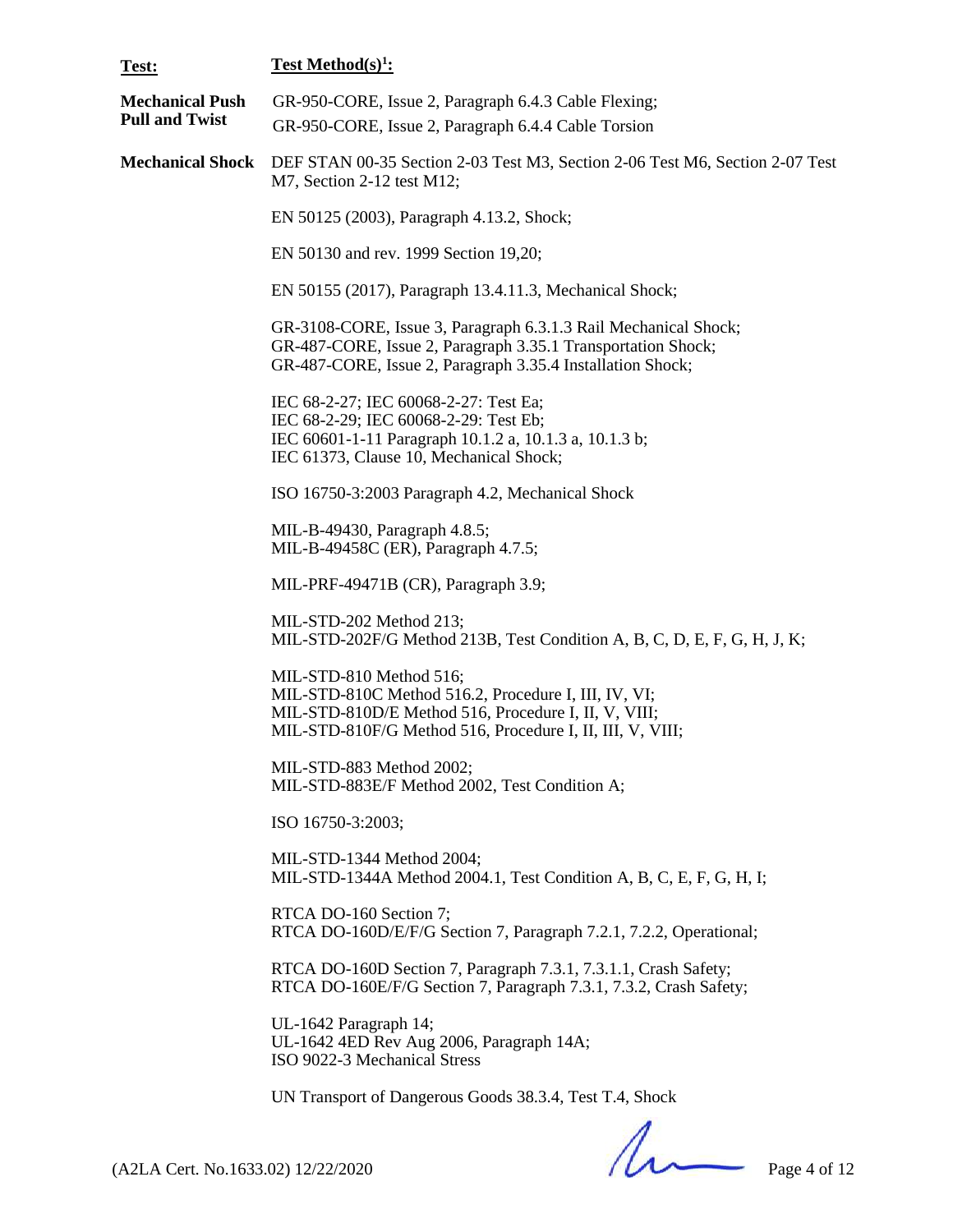| Test:                              | <u>Test Method(s)<sup>1</sup>:</u>                                                                                                                                                                                                                                                                                                                                                                                                                                                            |  |
|------------------------------------|-----------------------------------------------------------------------------------------------------------------------------------------------------------------------------------------------------------------------------------------------------------------------------------------------------------------------------------------------------------------------------------------------------------------------------------------------------------------------------------------------|--|
| <b>Needle Flame</b>                | GR-63-CORE Issue 4, Paragraph 5.2.4.1 & 5.2.4.2;                                                                                                                                                                                                                                                                                                                                                                                                                                              |  |
|                                    | IEC 695-2-2;                                                                                                                                                                                                                                                                                                                                                                                                                                                                                  |  |
|                                    | IEC 60695-11-5                                                                                                                                                                                                                                                                                                                                                                                                                                                                                |  |
| <b>Pressure Cooker</b>             | IPC-TM-650; IPC-TM-650, Test Number 2.6.16.1                                                                                                                                                                                                                                                                                                                                                                                                                                                  |  |
| <b>Rain (Water Test)</b>           | EN 50125 (2003), Paragraph 4.6, Rain;<br>EN 50130 Section 16 Ingress of Water (Operational);<br>EN 50130:1999 Section 16 Ingress of Water (Operational);                                                                                                                                                                                                                                                                                                                                      |  |
|                                    | IEC 68-2-18; IEC 60068-2-18, Test Rb2;                                                                                                                                                                                                                                                                                                                                                                                                                                                        |  |
|                                    | IEC 60601-1-11 Paragraph 8.3.1 Falling Water (IPx1);                                                                                                                                                                                                                                                                                                                                                                                                                                          |  |
|                                    | IEC 60529-2001 COR 1 2003, Drip Box IPx1, Paragraph 14.2.1;<br>IEC 60529-2001 COR 1 2003, Drip Box IPx2, Paragraph 14.2.2;<br>IEC 60529-2001 COR 1 2003, Oscillating Tubes IPx3, Paragraph 14.2.3a;<br>IEC 60529-2001 COR 1 2003, Spray Nozzle IPx3, Paragraph 14.2.3b;<br>IEC 60529-2001 COR 1 2003, Oscillating Tubes IPx4, Paragraph 14.2.4a;<br>IEC 60529-2001 COR 1 2003, Spray Nozzle IPx4, Paragraph 14.2.4b;<br>IEC 60529-2001 COR 1 2003, Water Jet IPx5, Paragraph 14.2.5 & 14.2.6; |  |
|                                    | IEC 60945 Paragraph 8.8, Rain & Spray;                                                                                                                                                                                                                                                                                                                                                                                                                                                        |  |
|                                    | ISO 20653 Degrees of Protection (IP-Code);<br>ISO 20653: 2006 Degrees of Protection (IP-Code), IPx1, IPx2, IPx3, IPx4, IPx4K,<br>IPx5, IPx6, IPx6K, IPx9K;                                                                                                                                                                                                                                                                                                                                    |  |
|                                    | MIL-STD-108, Splashproof;<br>MIL-STD-108E, Splashproof, Paragraph 4.9                                                                                                                                                                                                                                                                                                                                                                                                                         |  |
| <b>Salt Fog (Spray)</b>            | ASTM B117;                                                                                                                                                                                                                                                                                                                                                                                                                                                                                    |  |
| Physical Size                      | DEF STAN 00-35 Section 4 Test CN2;                                                                                                                                                                                                                                                                                                                                                                                                                                                            |  |
| W78xD68xH110 cm                    | EN 50130 Section 18, Salt Mix Cycling (Endurance);<br>EN 50130:1999 Section 18, Salt Mix Cycling (Endurance);                                                                                                                                                                                                                                                                                                                                                                                 |  |
|                                    | EN 50155 (2007), Paragraph 12.2.10, Salt Mist;<br>EN 50155 (2017), Paragraph 13.4.10, Salt Mist;                                                                                                                                                                                                                                                                                                                                                                                              |  |
|                                    | DNV 2.4 (2006) Paragraph 3.10, Salt Mist;                                                                                                                                                                                                                                                                                                                                                                                                                                                     |  |
|                                    | IEC 68-2-11, Test Ka, Salt Fog, Corrigendum 1999;<br>IEC 68-2-52, IEC 60068-2-52, Test Kb, Salt Fog, Cyclic;                                                                                                                                                                                                                                                                                                                                                                                  |  |
|                                    | IEC 60945 Paragraph 8.12, Corrosion (Salt Mist);                                                                                                                                                                                                                                                                                                                                                                                                                                              |  |
|                                    | ISO 16750-4:2006(E) Paragraph 5.5.1, 5.5.2;                                                                                                                                                                                                                                                                                                                                                                                                                                                   |  |
|                                    | GMW 14872 Cyclic Corrosion Laboratory Test – November 2006;                                                                                                                                                                                                                                                                                                                                                                                                                                   |  |
|                                    | GR-3108-CORE, Issue 3, Paragraph 6.2 Salt Fog Exposure;<br>GR-487-CORE, Issue 2, Paragraph 3.34.1 Salt Fog;                                                                                                                                                                                                                                                                                                                                                                                   |  |
| (A2LA Cert. No.1633.02) 12/22/2020 | Page 5 of 12                                                                                                                                                                                                                                                                                                                                                                                                                                                                                  |  |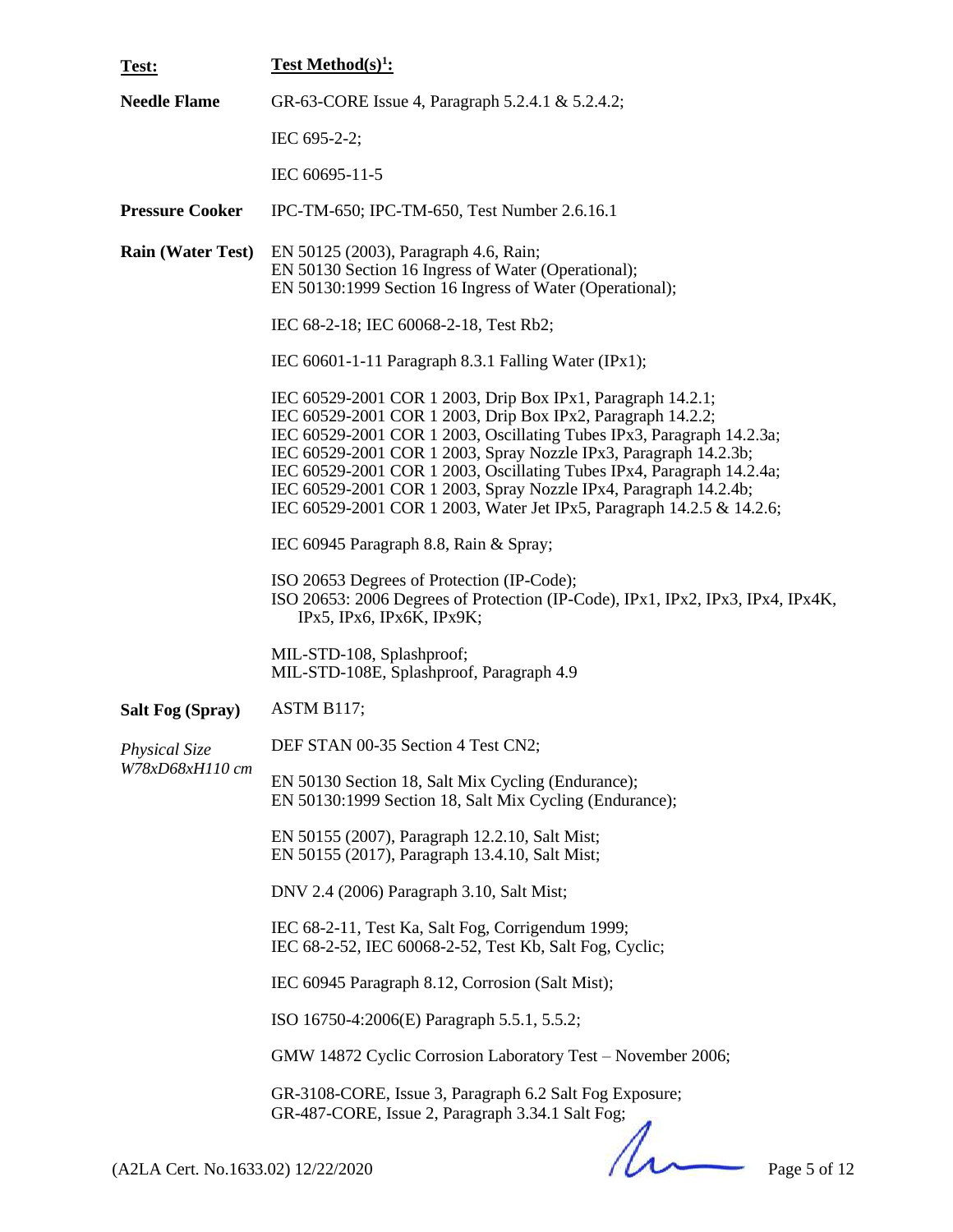| Test:                                                                                    | <u>Test Method(s)<sup>1</sup>:</u>                                                                                                                                                                                                                                                                                                                                                                                                                                                                                                                                                                                                                                                                                                                                                                              |
|------------------------------------------------------------------------------------------|-----------------------------------------------------------------------------------------------------------------------------------------------------------------------------------------------------------------------------------------------------------------------------------------------------------------------------------------------------------------------------------------------------------------------------------------------------------------------------------------------------------------------------------------------------------------------------------------------------------------------------------------------------------------------------------------------------------------------------------------------------------------------------------------------------------------|
| <b>Salt Fog (Spray)</b><br>(cont.)                                                       | GR-950-CORE, Issue 2, Paragraph 6.5.7 Test B, Salt Fog;                                                                                                                                                                                                                                                                                                                                                                                                                                                                                                                                                                                                                                                                                                                                                         |
|                                                                                          | MIL-STD-202 Method 101;<br>MIL-STD-202F/G Method 101, Test Condition A & B;                                                                                                                                                                                                                                                                                                                                                                                                                                                                                                                                                                                                                                                                                                                                     |
|                                                                                          | MIL-STD-810 Method 509;<br>MIL-STD-810C/D/E/F/G Method 509, Procedure I;                                                                                                                                                                                                                                                                                                                                                                                                                                                                                                                                                                                                                                                                                                                                        |
|                                                                                          | MIL-STD-883 Method 1009;<br>MIL-STD-883E/F Method 1009, Test Condition A, B, C, F;                                                                                                                                                                                                                                                                                                                                                                                                                                                                                                                                                                                                                                                                                                                              |
|                                                                                          | MIL-STD-1344 Method 1001;<br>MIL-STD-1344A Method 1001.1, Test Condition A, B, C, D;                                                                                                                                                                                                                                                                                                                                                                                                                                                                                                                                                                                                                                                                                                                            |
|                                                                                          | RTCA DO-160 Section 14;<br>RTCA DO-160D Section 14;<br>RTCA DO-160E/F/G Section 14;                                                                                                                                                                                                                                                                                                                                                                                                                                                                                                                                                                                                                                                                                                                             |
|                                                                                          | ISO 9022-4 Salt Mist                                                                                                                                                                                                                                                                                                                                                                                                                                                                                                                                                                                                                                                                                                                                                                                            |
| <b>Temperature</b>                                                                       | DEF STAN 00-35 Section 3 Test CL1, CL4, CL5;                                                                                                                                                                                                                                                                                                                                                                                                                                                                                                                                                                                                                                                                                                                                                                    |
| Temp. range $-60^{\circ}C$<br>to +125 $\degree$ C<br>Chamber volume<br>up to $11 \, m^3$ | DNV 2.4 (2006) Paragraph 3.7, Dry Heat;<br>DNV 2.4 (2006) Paragraph 3.9, Cold;                                                                                                                                                                                                                                                                                                                                                                                                                                                                                                                                                                                                                                                                                                                                  |
|                                                                                          | EN 50130-5 Section 8 Dry Heat (Operational);<br>EN 50130-5:1999 Section 8 Dry Heat (Operational);<br>EN 50130-5:1999 Section 9 Dry Heat (Endurance);<br>EN 50125 (2003), Paragraph 4.3, Temperature;<br>EN 50130-5:1999 Section 10 Cold (Operational);<br>EN 50130-5:1999 Section 11 Temperature Change (Operational);<br>EN 50155 (2007), Paragraph 12.2.3, Cooling Test;<br>EN 50155 (2007), Paragraph 12.2.14, Low Temperature Storage;<br>EN 50155 (2007), Paragraph 12.2.4, Dry heat;<br>EN 50155 (2017), Paragraph 13.4.4, Low Temperature Start-up;<br>EN 50155 (2017), Paragraph 13.4.5, Dry heat, Cycle A, B, C;<br>EN 50155 (2017), Paragraph 13.4.6, Low Temperature Storage;<br>EN 50155 (2017), Paragraph 13.4.14, Rapid Temperature Variation;<br>GR-63-CORE, Issue 4, Paragraph 5.1 Temperature; |
|                                                                                          | GR-1221-CORE, Paragraph 6.2.4, High Temperature;<br>GR-1221-CORE, Paragraph 6.2.6, Low Temperature;<br>GR-3108-CORE, Issue 3, Paragraph 4.2.2 Surface Temperatures;<br>GR-3108-CORE, Issue 3, Paragraph 4.4 (R4-15) Low Temperature;<br>GR-3108-CORE, Issue 3, Paragraph 4.4 (R4-16) High Temperature;<br>GR-3108-CORE, Issue 3, Paragraph 4.5 Cold & Hot Start;<br>GR-950-CORE, Issue 2, Paragraph 6.5.1 Accelerated Thermal Aging;                                                                                                                                                                                                                                                                                                                                                                            |
|                                                                                          | TIA/EIA 455-4C, High Temperature;                                                                                                                                                                                                                                                                                                                                                                                                                                                                                                                                                                                                                                                                                                                                                                               |
|                                                                                          | IEC 68-2-1; IEC 60068-2-1, Test Aa, Ab, Ac, Ad, Low Temperature;<br>IEC 68-2-2; IEC 60068-2-2, Test Ba, Bb, Bc, Bd, High Temperature;<br>IEC 68-2-14; IEC 60068-2-14, Test Na, Nb, Nc, Temperature Cycling;                                                                                                                                                                                                                                                                                                                                                                                                                                                                                                                                                                                                     |
|                                                                                          | IEC 60601-1-11 Paragraph 4.2.1 b Low Temperature;<br>IEC 60601-1-11 Paragraph 4.2.2 e Low Temperature;                                                                                                                                                                                                                                                                                                                                                                                                                                                                                                                                                                                                                                                                                                          |

(A2LA Cert. No.1633.02) 12/22/2020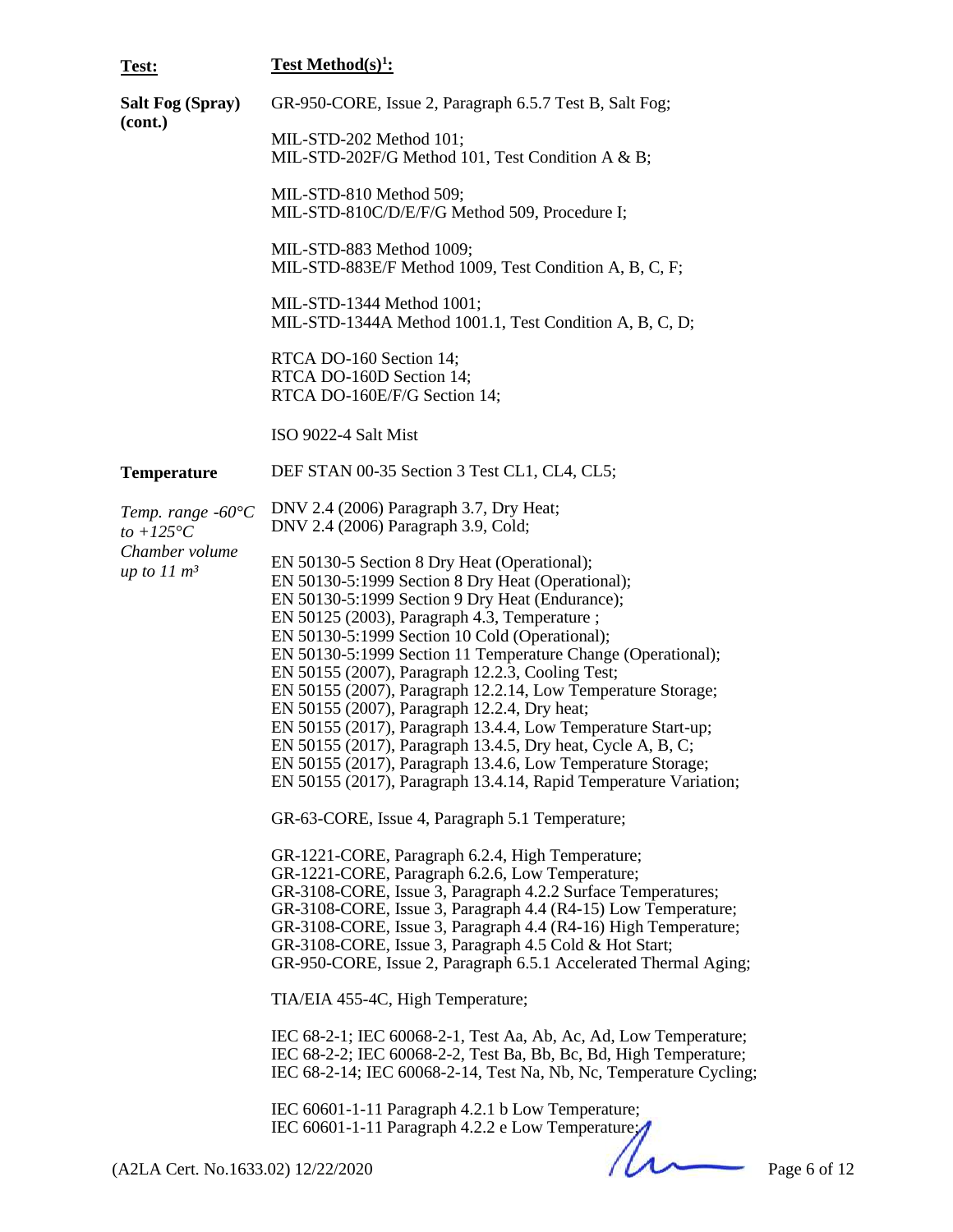| Test:                                                                     | <b>Test Method(s)<sup>1</sup>:</b>                                                                                                                                                                                                                                                                                                                                                                                                                                                                                           |  |
|---------------------------------------------------------------------------|------------------------------------------------------------------------------------------------------------------------------------------------------------------------------------------------------------------------------------------------------------------------------------------------------------------------------------------------------------------------------------------------------------------------------------------------------------------------------------------------------------------------------|--|
| <b>Temperature</b><br>(cont.)                                             | IEC 60945 Paragraph 8.2, Dry Heat;<br>IEC 60945 Paragraph 8.4, Low Temperature;                                                                                                                                                                                                                                                                                                                                                                                                                                              |  |
|                                                                           | ISO 16750-4 :2006(E) Paragraph 5.1, 5.2, 5.3;<br>ISO 16750-4:2006(E) Paragraph 5.6.2.2, 5.6.2.3, 5.7;                                                                                                                                                                                                                                                                                                                                                                                                                        |  |
|                                                                           | ISTA $3$ ;                                                                                                                                                                                                                                                                                                                                                                                                                                                                                                                   |  |
|                                                                           | MIL-STD-202F Method 108A, High Temperature;<br>MIL-STD-202G Method 108A, High Temperature;                                                                                                                                                                                                                                                                                                                                                                                                                                   |  |
|                                                                           | MIL-STD-810 Method 501 High Temperature;<br>MIL-STD-810C/D/E/F/G Method 501, Procedure I, II, High Temperature;<br>MIL-STD-810C/D/E/F/G Method 502, Procedure I, II, III, Low Temperature;                                                                                                                                                                                                                                                                                                                                   |  |
|                                                                           | MIL-STD-1344 Method 1003;                                                                                                                                                                                                                                                                                                                                                                                                                                                                                                    |  |
|                                                                           | MIL-STD-1344A Method 1003.1, Test Condition A, A-1, A-2, A-3;<br>MIL-STD-1344A Method 1005, Test Condition 1, 2, 3, 4, 5;<br>MIL-STD-1344A Method 1015, Test Condition A, B (Group I, II);                                                                                                                                                                                                                                                                                                                                   |  |
|                                                                           | QM-333, Paragraph 6.0, Category A, B, C, D, Low Temperature;<br>QM-333, Paragraph 7.0, Category A, B, C, D, High Temperature;                                                                                                                                                                                                                                                                                                                                                                                                |  |
|                                                                           | RTCA DO-160, Section 4 Low & High Temperature;<br>RTCA DO-160D/E/F/G, Section 4, Paragraph 4.5.1, Category Ax, Bx, Cx, Dx, Ex,<br>Fx, Temperature;<br>RTCA DO-160D/E/F/G, Section 4, Paragraph 4.5.2, Category Ax, Bx, Cx, Dx, Ex,<br>Fx, High Temperature;<br>RTCA DO-160D/E/F/G, Section 4, Paragraph 4.5.3, Category Ax, Bx, Cx, Dx, Ex,<br>Fx, Low Temperature;<br>RTCA DO-160D/E/F/G, Section 4, Paragraph 4.5.4, Category Ax, Bx, Cx, Dx, Ex,<br>Fx, High Temperature;<br>RTCA DO-160, Section 5, Temperature Cycling; |  |
|                                                                           | RTCA DO-160D, Section 5, Paragraph 5.3, Category A, B, C,<br>Temperature Cycling;<br>RTCA DO-160E/F/G, Section 5, Paragraph 5.3, Category A, B, C, S1, S2,<br><b>Temperature Cycling</b>                                                                                                                                                                                                                                                                                                                                     |  |
| Temperature &<br><b>Humidity</b>                                          | ASTM D4332                                                                                                                                                                                                                                                                                                                                                                                                                                                                                                                   |  |
|                                                                           | DEF STAN 00-35 Section 3 Test CL2, CL7;                                                                                                                                                                                                                                                                                                                                                                                                                                                                                      |  |
| Humidity range<br>15% up to 95% RH<br>Chamber volume<br>up to $11 \, m^3$ | DNV 2.4 (2006) Paragraph 3.8, Damp Heat;                                                                                                                                                                                                                                                                                                                                                                                                                                                                                     |  |
|                                                                           | EN 50125 (2003), Paragraph 4.4, Humidity;                                                                                                                                                                                                                                                                                                                                                                                                                                                                                    |  |
|                                                                           | EN 50130-5, Section 12 Damp Heat, Steady State (Operational);                                                                                                                                                                                                                                                                                                                                                                                                                                                                |  |
|                                                                           | EN 50130-5:1999, Section 13 Damp Heat (Endurance);<br>EN 50130-5:1999, Section 14 Damp Heat Cycling (Operational);<br>EN 50130-5:1999, Section 15 Damp Heat Cycling (Endurance);                                                                                                                                                                                                                                                                                                                                             |  |
|                                                                           | EN 50155 (2007), Paragraph 12.2.5, Damp Heat Cyclic;<br>EN 50155 (2017), Paragraph 13.4.7, Damp Heat Cyclic;                                                                                                                                                                                                                                                                                                                                                                                                                 |  |
| (A2LA Cert. No.1633.02) 12/22/2020                                        | Page 7 of 12                                                                                                                                                                                                                                                                                                                                                                                                                                                                                                                 |  |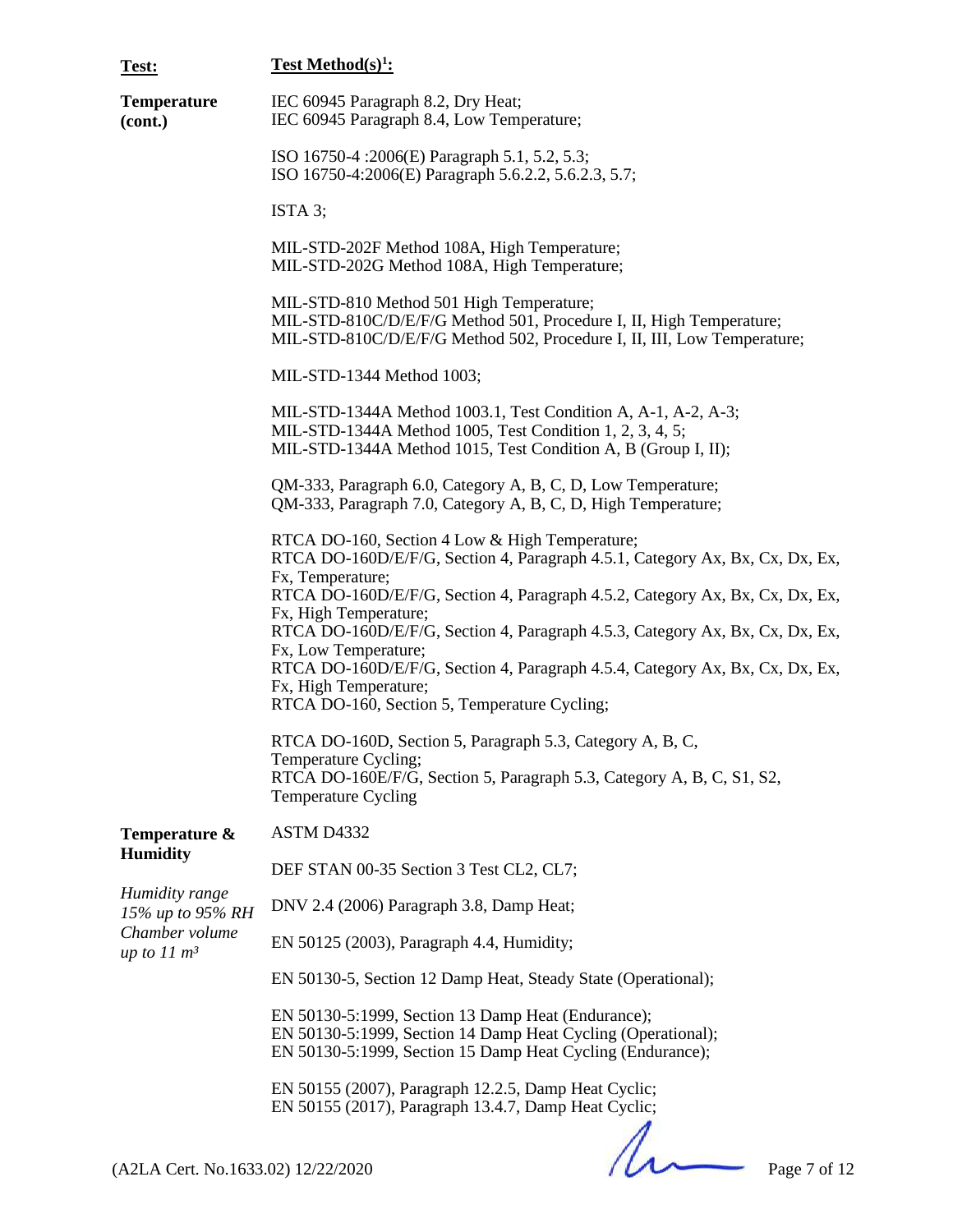| Test Method $(s)^1$ :                                                                                                                                                                                                                                                                                                              |
|------------------------------------------------------------------------------------------------------------------------------------------------------------------------------------------------------------------------------------------------------------------------------------------------------------------------------------|
| TIA/EIA 455-5C, Method A, Condition A, B, C, D, E, Humidity;<br>TIA/EIA 455-5C, Method B/C Humidity;                                                                                                                                                                                                                               |
| GR-63-CORE, Issue 1 & 2 & 3 & 4, Humidity;                                                                                                                                                                                                                                                                                         |
| GR-1221-CORE, Paragraph 6.2.5, Humidity;<br>GR-1221-CORE, Paragraph 6.2.8, Humidity;<br>GR-3108-CORE, Issue 3, Paragraph 4.4 (R4-17) High Humidity;<br>GR-3108-CORE, Issue 3, Paragraph 4.6 Humidity Cycling;<br>GR-487-CORE, Issue 2, Paragraph 3.34.2 High Humidity Cycling;<br>GR-950-CORE, Issue 2, Paragraph 6.5.3, Humidity; |
| IEC 68-2-3, Test Ca, Humidity Replaced by IEC 60068-2-78;<br>IEC 68-2-30, IEC 60068-2-30 Test Db, Humidity;                                                                                                                                                                                                                        |
| IEC 68-2-38, Test Z/AD, Humidity;                                                                                                                                                                                                                                                                                                  |
| IEC 68-2-56, Test Cb, Humidity Superseded by IEC 60068-2-78:2001;                                                                                                                                                                                                                                                                  |
| IEC 60601-1-11, Paragraph 4.2.1 c & 4.2.2 h, Humidity;                                                                                                                                                                                                                                                                             |
| IEC 60945 Paragraph 8.3, Damp Heat;                                                                                                                                                                                                                                                                                                |
| ISTA 1; ISTA 2; ISTA 3;                                                                                                                                                                                                                                                                                                            |
| MIL-STD-202F/G Method 103B, Test Condition A, B, C, D, Humidity;<br>MIL-STD-202F/G Method 106, Humidity;                                                                                                                                                                                                                           |
| MIL-STD-810 Method 507 Humidity;<br>MIL-STD-810C Method 507.1, Procedure I, II, III, IV, V, Humidity;<br>MIL-STD-810D/E/F/G Method 507, Procedure I, II, III, Humidity;                                                                                                                                                            |
| MIL-STD-883E/F Method 1004.7, Humidity;                                                                                                                                                                                                                                                                                            |
| MIL-STD-1344 Method 1002;<br>MIL-STD-1344A Method 1002.2, Type I, Condition A, B, C, D;<br>MIL-STD-1344A Method 1002.2, Type II & III;                                                                                                                                                                                             |
| QM-333 "Specification for Environmental Testing of Switching and Transmission<br>Equipment at India", Paragraph 8.0 & 10.0, Category A, B, C, D, Humidity;                                                                                                                                                                         |
| RTCA DO-160D/E/F/G, Section 6, Category A, B, C, Humidity;                                                                                                                                                                                                                                                                         |
| ISO 9022-2, Cold, Heat, and Humidity                                                                                                                                                                                                                                                                                               |
|                                                                                                                                                                                                                                                                                                                                    |
|                                                                                                                                                                                                                                                                                                                                    |
|                                                                                                                                                                                                                                                                                                                                    |

 $(A2LA$  Cert. No.1633.02) 12/22/2020 Page 8 of 12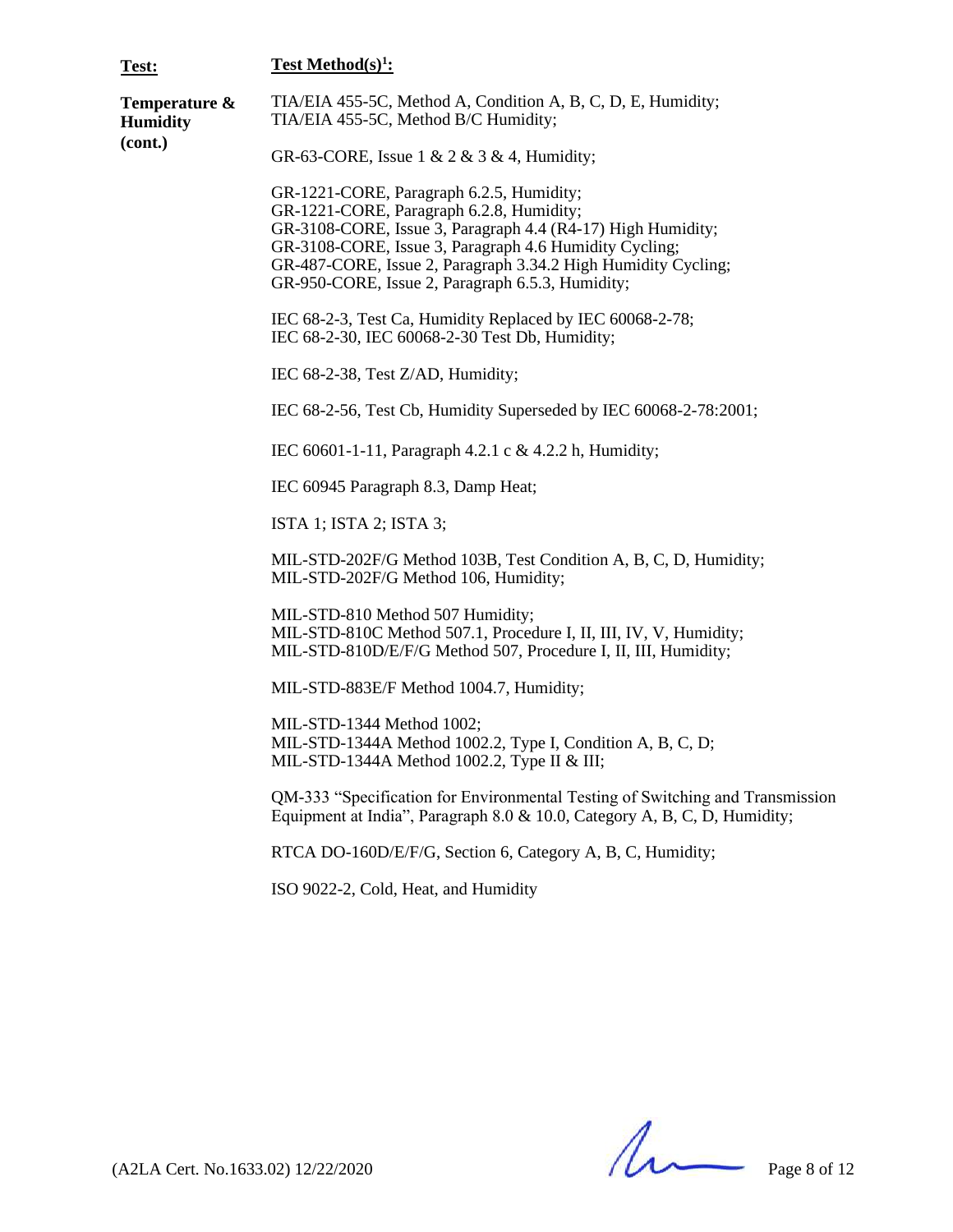| Test:                                             | <b>Test Method(s)<sup>1</sup>:</b>                                                                                                                                                                                                                                                                                                                                                                  |
|---------------------------------------------------|-----------------------------------------------------------------------------------------------------------------------------------------------------------------------------------------------------------------------------------------------------------------------------------------------------------------------------------------------------------------------------------------------------|
| <b>Thermal Shock</b>                              | DEF STAN 00-35 Section 3 Test CL14;                                                                                                                                                                                                                                                                                                                                                                 |
| Temp. range:<br>$-60^{\circ}C$ to $+120^{\circ}C$ | GR-1221-CORE, Paragraph 6.2.7, Thermal Shock;                                                                                                                                                                                                                                                                                                                                                       |
|                                                   | IEC 60601-1-11 Paragraph 4.2.3 Thermal Shock;                                                                                                                                                                                                                                                                                                                                                       |
| Three Zone<br>Chamber                             | GR-487-CORE, Issue 2, Paragraph 3.27, Thermal Shock;                                                                                                                                                                                                                                                                                                                                                |
| Cart size:<br>60х60х60 ст                         | IEC 60945 Paragraph 8.5, Thermal Shock;                                                                                                                                                                                                                                                                                                                                                             |
|                                                   | ISO 16750-4:2006(E) Paragraph 5.3.2;                                                                                                                                                                                                                                                                                                                                                                |
|                                                   | MIL-STD-202 Method 107 Thermal Shock;<br>MIL-STD-202F/G Method 107, Test Condition A, A-1, A-2, A-3, Thermal Shock;<br>MIL-STD-202F/G Method 107, Test Condition B, B-1, B-2, B-3, Thermal Shock;<br>MIL-STD-202F/G Method 107, Test Condition F, F-1, F-2, F-3, Thermal Shock;<br>MIL-STD-202 Method 107 Thermal Shock;                                                                            |
|                                                   | MIL-STD-810C/D/E/F Method 503, Procedure I, Thermal Shock;<br>MIL-STD-810F Method 503.4, Procedure II, Thermal Shock;<br>MIL-STD-810G Method 503.5, Procedure I-A, I-B, I-C, Thermal Shock;<br>MIL-STD-883 Method 1010, Thermal Shock;                                                                                                                                                              |
|                                                   | MIL-STD-883E Method 1010.7, Test Condition A, B, C, F, Thermal Shock;<br>MIL-STD-883F Method 1010.7, Test Condition A, B, C, Thermal Shock;<br>QM-333, Paragraph 9.0, Category A, B, C, D, Thermal Shock                                                                                                                                                                                            |
|                                                   | UN Transport of Dangerous Goods 38.3.4, Test T.2, Thermal Test                                                                                                                                                                                                                                                                                                                                      |
| <b>Vibration</b>                                  | ASTM D999, Method A1, B, C, Sine Vibration;<br>ASTM D999, ASTM D999-96, D999-2001 Method A1, B, C, Sine Vibration;                                                                                                                                                                                                                                                                                  |
| Sine, Random,<br>Sine on Random,<br>Random on     | ASTM D4169 Schedule D/E;                                                                                                                                                                                                                                                                                                                                                                            |
| Random.<br>Freq. range:                           | ASTM D4728, Random Vibration;<br>ASTM D4728, ASTM D4728-95, D4728-2006 Random Vibration;                                                                                                                                                                                                                                                                                                            |
| $3 - 2,300$ Hz<br>Displacement:                   | DEF STAN 00-35 Section 2-01 Test M1;                                                                                                                                                                                                                                                                                                                                                                |
| up to $2"$<br>Force rating of<br>6,400 kg         | DNV 2.4 (2006) Paragraph 3.6, Sine & Random Vibration                                                                                                                                                                                                                                                                                                                                               |
|                                                   | EN 50125 (2003), Paragraph 4.13.1, Vibration;                                                                                                                                                                                                                                                                                                                                                       |
|                                                   | EN 50155 (2007), Paragraph 12.2.11, Random Vibration;<br>EN 50155 (2017), Paragraph 13.4.11.2, Random Vibration Long Life;<br>EN 50155 (2017), Paragraph 13.4.11.4, Random Vibration Functional;<br>EN 50155 (2017), Paragraph 13.4.13, ESS;                                                                                                                                                        |
|                                                   | EN 50130, Section 22, 23 Vibration, Sinusoidal;                                                                                                                                                                                                                                                                                                                                                     |
|                                                   | GR-63-CORE, Issue 4, Paragraph 5.4.2, Sine & Random Vibration;<br>GR-63-CORE, Paragraph 5.4.3, Random Vibration;<br>GR-3108-CORE, Issue 3, Paragraph 6.3.1.5 Random Vibration;<br>GR-3108-CORE, Issue 3, Paragraph 6.3.3 Sine Vibration & Random Vibration;<br>GR-487-CORE, Issue 2, Paragraph 3.35.3 Transportation Random Vibration;<br>GR-487-CORE, Issue 2, Paragraph 3.35.5 Induced Vibration; |

ed Vibration;<br>
Page 9 of 12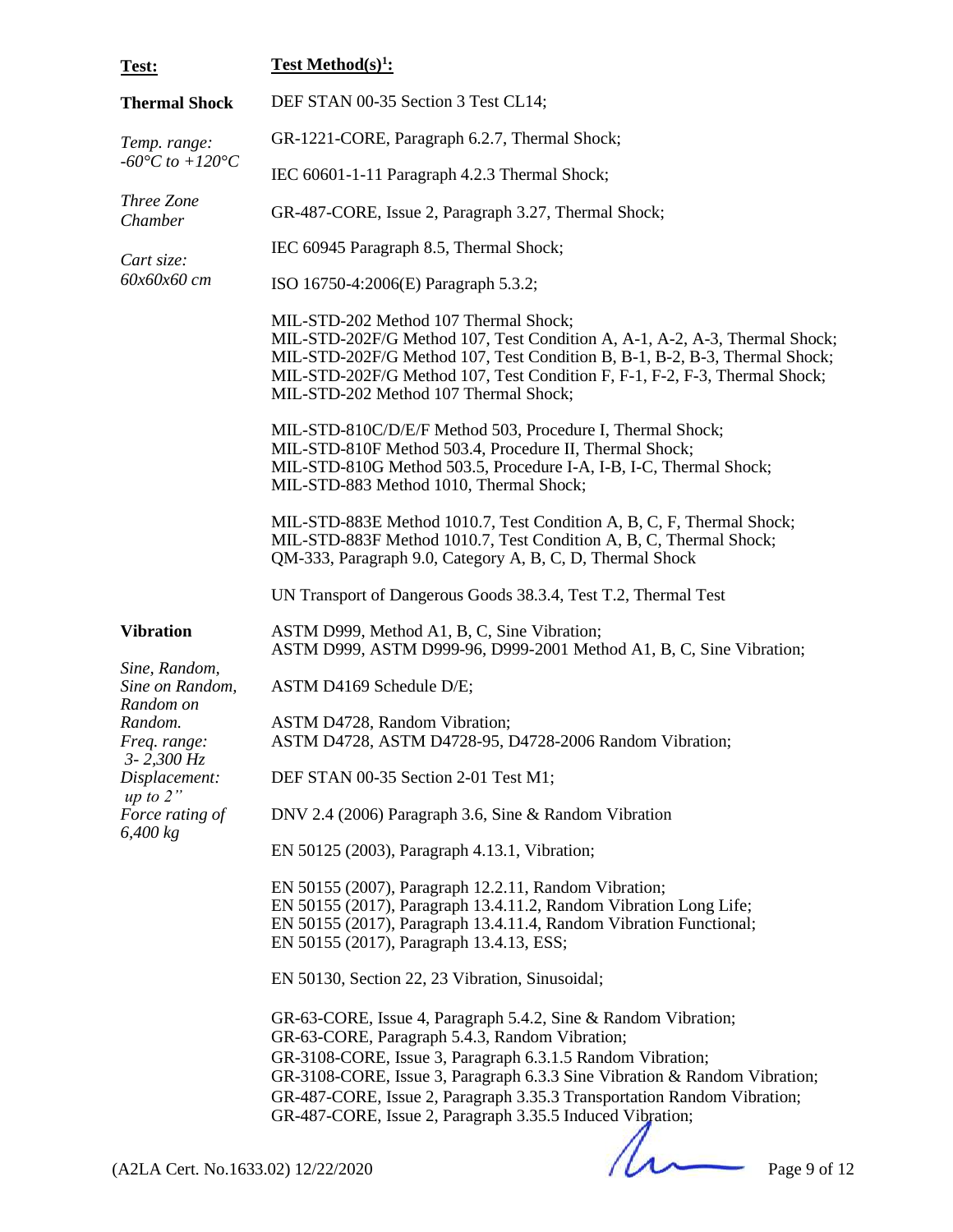| Test:             | <b>Test Method(s)<sup>1</sup>:</b>                                                                                                                                                                                                                                                                                                        |
|-------------------|-------------------------------------------------------------------------------------------------------------------------------------------------------------------------------------------------------------------------------------------------------------------------------------------------------------------------------------------|
| Vibration (cont.) | GR-1221-CORE, Paragraph 6.2.2, Sine Vibration;                                                                                                                                                                                                                                                                                            |
|                   | IEC 68-2-6, IEC 60068-2-6, Test Fc, Sine Vibration;<br>IEC 68-2-34 Test Fd, Random Vibration;<br>IEC 68-2-36, Test Fdb, Random Vibration Superseded by IEC 60068-2-64;<br>IEC 68-2-64 Test Fh, Random Vibration;                                                                                                                          |
|                   | IEC 60601-1-11, Paragraph 10.1.2 b & 10.1.3 c;                                                                                                                                                                                                                                                                                            |
|                   | IEC 60945 Paragraph 8.7, Vibration;                                                                                                                                                                                                                                                                                                       |
|                   | IEC 61373, Clause 8, Functional Random Vibration;<br>IEC 61373, Clause 9, Long Life Random Vibration;                                                                                                                                                                                                                                     |
|                   | ISO 16750-3:2003;                                                                                                                                                                                                                                                                                                                         |
|                   | ISTA 1; ISTA 2; ISTA 3;                                                                                                                                                                                                                                                                                                                   |
|                   | MIL-B-49430, Paragraph 4.8.6, Sine Vibration;                                                                                                                                                                                                                                                                                             |
|                   | MIL-B-49458C (ER), Paragraph 4.8.6, Sine Vibration;                                                                                                                                                                                                                                                                                       |
|                   | MIL-PRF-49471B (CR), Paragraph 4.7.6;                                                                                                                                                                                                                                                                                                     |
|                   | MIL-STD-202F/G Method 201A, Sine Vibration;<br>MIL-STD-202 Method, Sine Vibration;<br>MIL-STD-202F/G Method 204D, Test Conditions A, B, C, D, E, G, H,<br>Sine Vibration;<br>MIL-STD-202 Method 214, Random Vibration;<br>MIL-STD-202F/G Method 214, Condition I & II, Test Conditions A, B, C, D, E, F,<br>G, H, J, K, Random Vibration; |
|                   | MIL-STD-810 and rev. C/D/E/F/G Method 514-514.2/3/4/5/6/7 & method 519.3;                                                                                                                                                                                                                                                                 |
|                   | MIL-STD-1344 Method 1015, Condition B (Group III) Sine Vibration;<br>MIL-STD-1344A Method 1015, Condition B (Group III) Sine Vibration;<br>MIL-STD-1344 Method 2005;<br>MIL-STD-1344A Method 2005.1, Condition I, II, III, IV, V (A, B, C, D, E, F,<br>$G, H, J, K$ , VI $(A, B, C, D, E, F, G, H, J, K)$ ;                               |
|                   | RTCA DO-160 Section 8;<br>RTCA DO-160D Section 8, Category S, S2, H, H2, R, R2, T, T2, U, Vibration;<br>RTCA DO-160E/F/G Section 8, Category S, H, Z, R, U, U2, Vibration;                                                                                                                                                                |
|                   | TIA/EIA 455-11B, TIA/EIA 455-11B, Condition I, II, III, IV, VI Sine & Random<br>Vibration;                                                                                                                                                                                                                                                |
|                   | TIA/EIA 455-11B, TIA/EIA 455-11B, Condition VII, Random Vibration;<br>TIA/EIA 455-11C, TIA/EIA 455-11C, Condition I, II, III, IV, VI, VII, Sine &<br>Random Vibration;                                                                                                                                                                    |
|                   | QM-333 Paragraph 12.0, Category A, B, C, D, Sine Vibration;                                                                                                                                                                                                                                                                               |
|                   | UL-1642, Paragraph 15, Sine Vibration;                                                                                                                                                                                                                                                                                                    |

 $(A2LA$  Cert. No.1633.02) 12/22/2020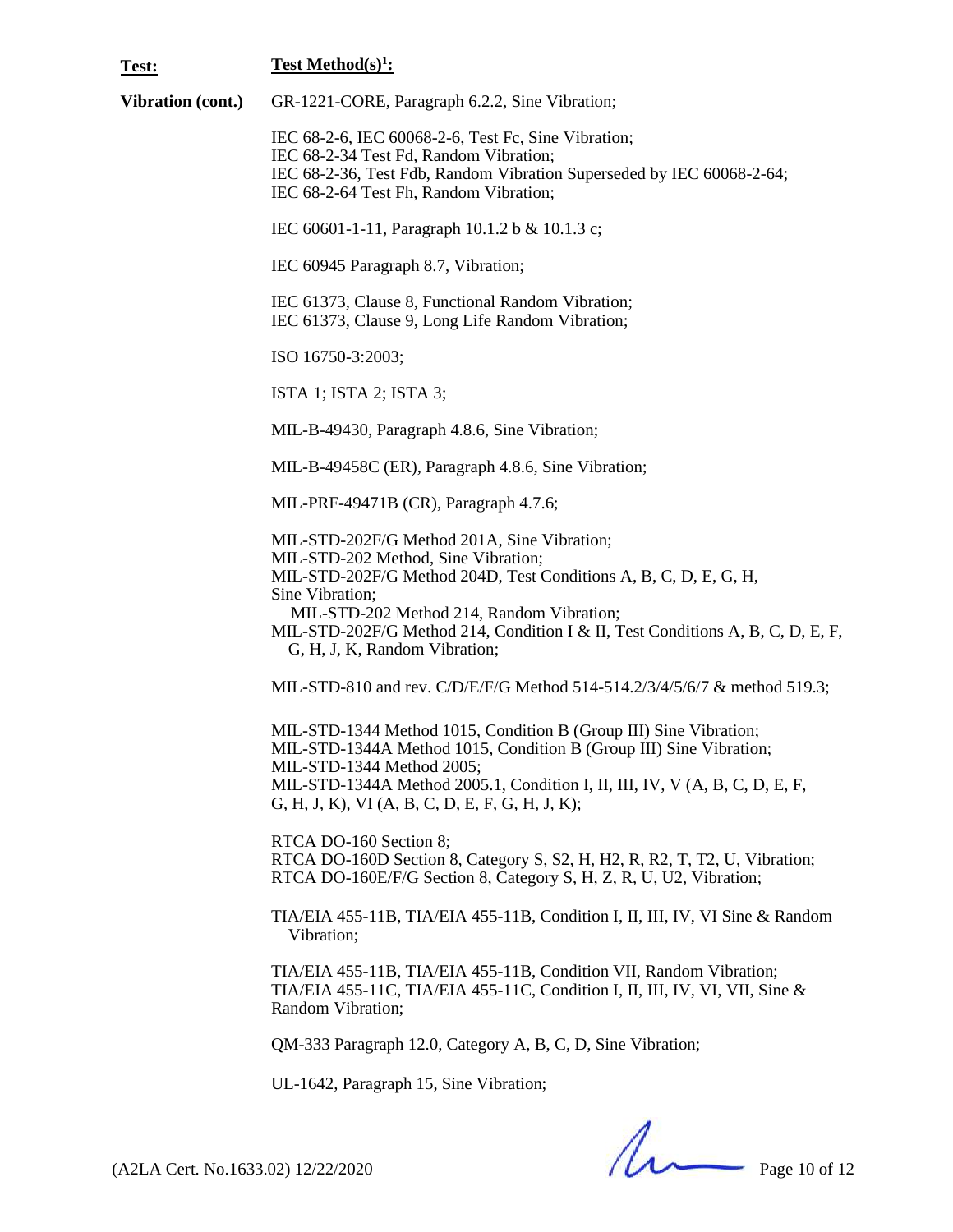| Test:                    | Test Method $(s)^1$ :                                                                                                                                                                                                                        |
|--------------------------|----------------------------------------------------------------------------------------------------------------------------------------------------------------------------------------------------------------------------------------------|
| <b>Vibration (cont.)</b> | UN Transport of Dangerous Goods 38.3.4, Test T.3, Sine Vibration;                                                                                                                                                                            |
|                          | ISO 9022-3 Mechanical Stress                                                                                                                                                                                                                 |
| <b>Dust</b>              | EN 50130, Section 26 Dust (Endurance);<br>EN 50130:1999, Section 26 Dust (Endurance);                                                                                                                                                        |
|                          | IEC 60068-2-68, Test L, Dust & Sand;<br>IEC 60068-2-68 1ed 94, Test L, Dust & Sand;<br>IEC 60529-2001, COR 1 2003, Degrees of Protection Provided by Enclosures<br>(IP Code);<br>IEC 60601-1-11, Paragraph 8.3.1, Ingress Protection (IP2x); |
|                          | ISO 20653 Degrees of Protection (IP-Code), IP5Kx, IP6Kx;<br>ISO 20653: 2006 Degrees of Protection (IP-Code), IP5Kx, IP6Kx                                                                                                                    |
|                          | RTCA DO-160, Section 24                                                                                                                                                                                                                      |
| <b>Icing</b>             | RTCA DO-160D/E, Section 24, Category A, C;                                                                                                                                                                                                   |
|                          | ISO 16750-4:2006(E) Paragraph 5.4.2                                                                                                                                                                                                          |

## **GMW 3172 General Specification Electrical/Electronic**

Vibration Paragraphs Temperature Paragraph Vibration & Temperature Paragraphs Mechanical Shock Paragraph Crush Paragraph Drop Paragraph Low Pressure Paragraphs Thermal Shock Paragraphs Humidity Paragraphs Icing Paragraphs Salt Fog Paragraph Dust Paragraph Water Paragraph Sugar Water Paragraph

# **Highly Accelerated Life Test (HALT)**

Cold Temperature Steps Hot Temperature Steps Cold Start Test Temperature Cycling Random Vibration – 3 Axis Temperature & Vibration Combined Cycling Temperature Measurements Vibration Measurements

(A2LA Cert. No.1633.02) 12/22/2020 Page 11 of 12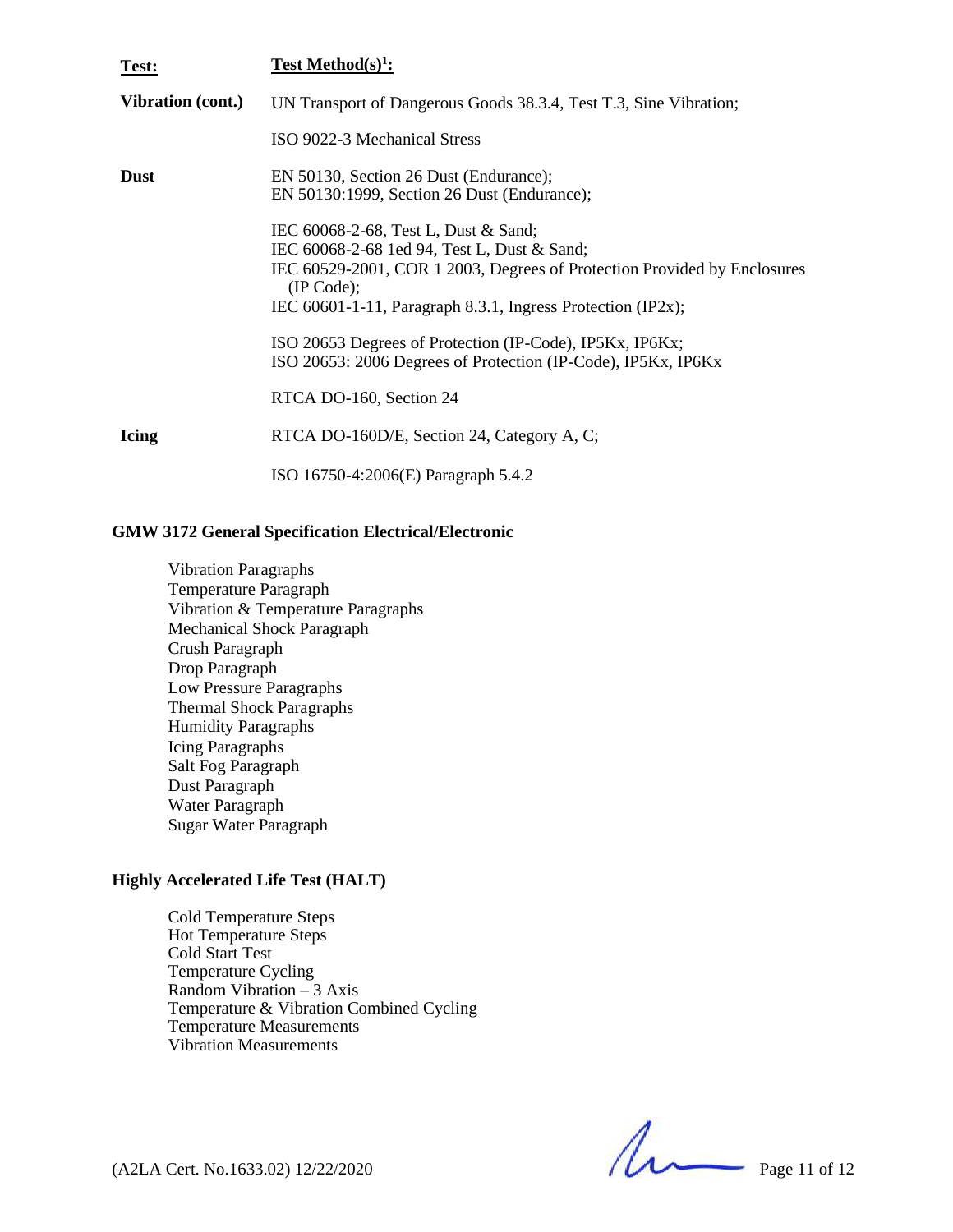*Accelerated Reliability Engineering: HALT and HASS* (pp. 31-75). Gregg K. Hobbs, Ph.D., P.E.; J. Wiley & Sons, 2000. *Accelerated Stress Testing Handbook* (pp. 10-90, 137-154). H. Anthony Chan and Paul J. Englert, Editors; Lucent Technologies, Inc, 2001. *HALT and HASS* (Section 3). Gregg K. Hobbs, Ph.D., P.E.; Hobbs Engineering; 1992. *HALT, HASS, & HASA Explained: Accelerated Reliability Techniques* (pp. 2-25). Harry W. McLean; ASQ Quarterly Press, 2000. QualiTech HALT Procedure No. QT-20-20-28 (Hebrew) QualiTech HALT Procedure No. QT-22-20-28 (English)

#### **Highly Accelerated Stress Simulation (HASS)**

Stress Profile Definition Analyzing POS Stage Mounting Jig Assembly Running Multi-Tester Jig Set-Up for Mass Production Temperature & Vibration Combined Cycling

Using the following methods:

*Accelerated Reliability Engineering: HALT and HASS* (pp. 77-102). Gregg K. Hobbs, Ph.D., P.E.; J. Wiley & Sons, 2000. *Accelerated Stress Testing Handbook* (pp. 10-90, 137-154). H. Anthony Chan and Paul J. Englert, Editors; Lucent Technologies, Inc, 2001. *HALT and HASS* (Section 6). Gregg K. Hobbs, Ph.D., P.E.; Hobbs Engineering; 1992. *HALT, HASS, & HASA Explained: Accelerated Reliability Techniques* (pp. 33-52). Harry W. McLean; ASQ Quarterly Press, 2000. QualiTech HASS Procedure No. QT-20-50-80 (Hebrew) QualiTech HASS Procedure No. QT-22-50-80 (English)

<sup>1</sup> When the date, edition, version, etc. is not identified in the scope of accreditation, laboratories may use the version that immediately precedes the current version for a period of one year from the date of publication of the standard measurement method, per part C., Section 1 of A2LA R101 - General Requirements- Accreditation of ISO-IEC 17025 Laboratories.

(A2LA Cert. No.1633.02) 12/22/2020 Page 12 of 12